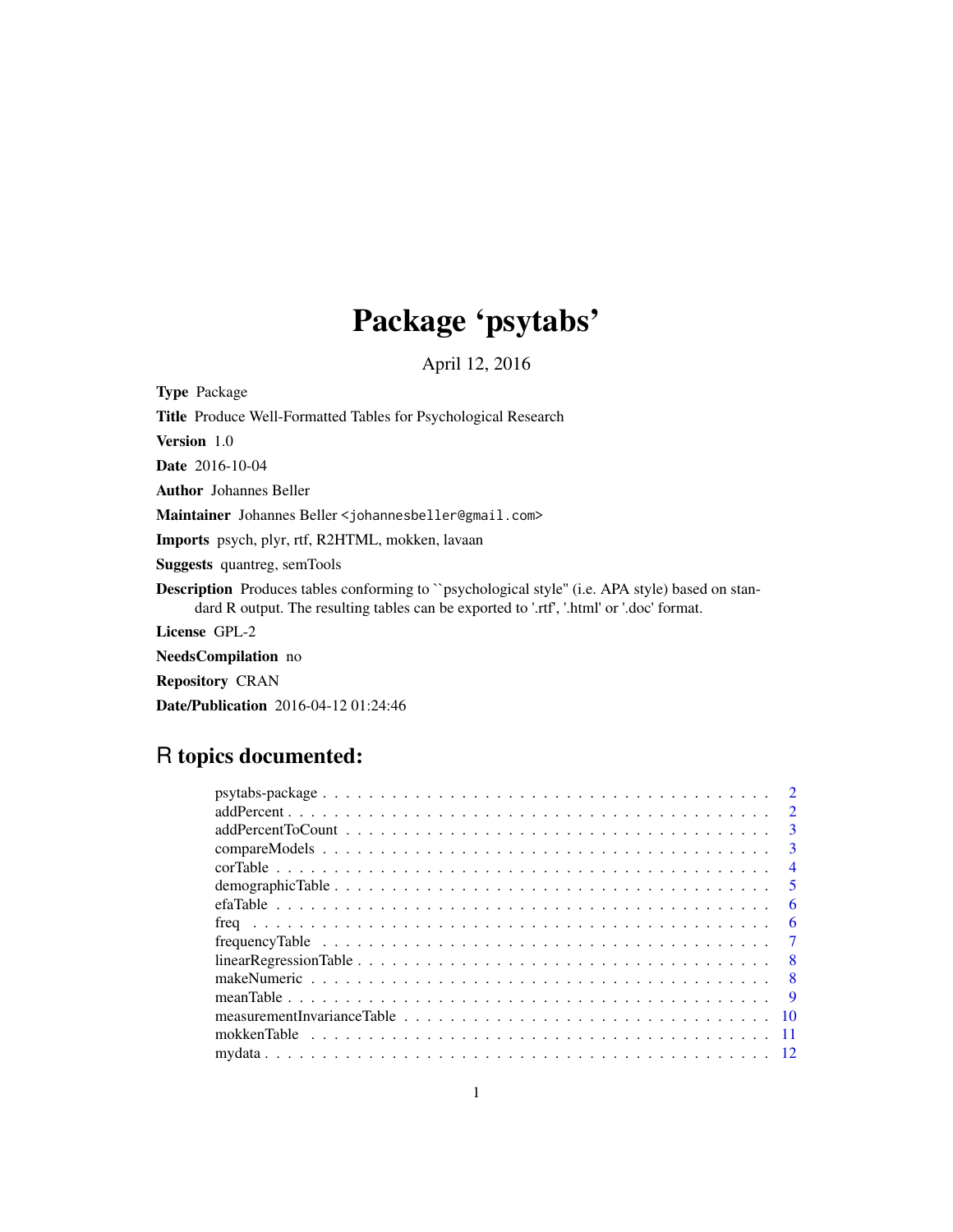#### <span id="page-1-0"></span>2 addPercent and 2 and 2 and 2 and 2 and 2 and 2 and 2 and 2 and 2 and 2 and 2 and 2 and 2 and 2 and 2 and 2 and 2 and 2 and 2 and 2 and 2 and 2 and 2 and 2 and 2 and 2 and 2 and 2 and 2 and 2 and 2 and 2 and 2 and 2 and 2

| Index |  |  |  |  |  |  |  |  |  |  |  |  |  |  |  |  |  | 18 |
|-------|--|--|--|--|--|--|--|--|--|--|--|--|--|--|--|--|--|----|
|       |  |  |  |  |  |  |  |  |  |  |  |  |  |  |  |  |  |    |
|       |  |  |  |  |  |  |  |  |  |  |  |  |  |  |  |  |  |    |
|       |  |  |  |  |  |  |  |  |  |  |  |  |  |  |  |  |  |    |
|       |  |  |  |  |  |  |  |  |  |  |  |  |  |  |  |  |  |    |
|       |  |  |  |  |  |  |  |  |  |  |  |  |  |  |  |  |  |    |
|       |  |  |  |  |  |  |  |  |  |  |  |  |  |  |  |  |  |    |

psytabs-package *Produce well-formatted tables for psychological research*

# Description

Psytabs produces tables conforming to "psychological style" (i.e. APA style) in the .rtf, .html or .doc format.

#### Details

| Package: | psytabs    |
|----------|------------|
| Type:    | Package    |
| Version: | 1.0        |
| Date:    | 2016-10-04 |
| License: | $GPI - 2$  |

#### Author(s)

Johannes Beller

Maintainer: Johannes Beller <johannesbeller@gmail.com>

addPercent *Add percent-signs to a table*

# Description

Internal function. Should not be used.

### Usage

addPercent(x)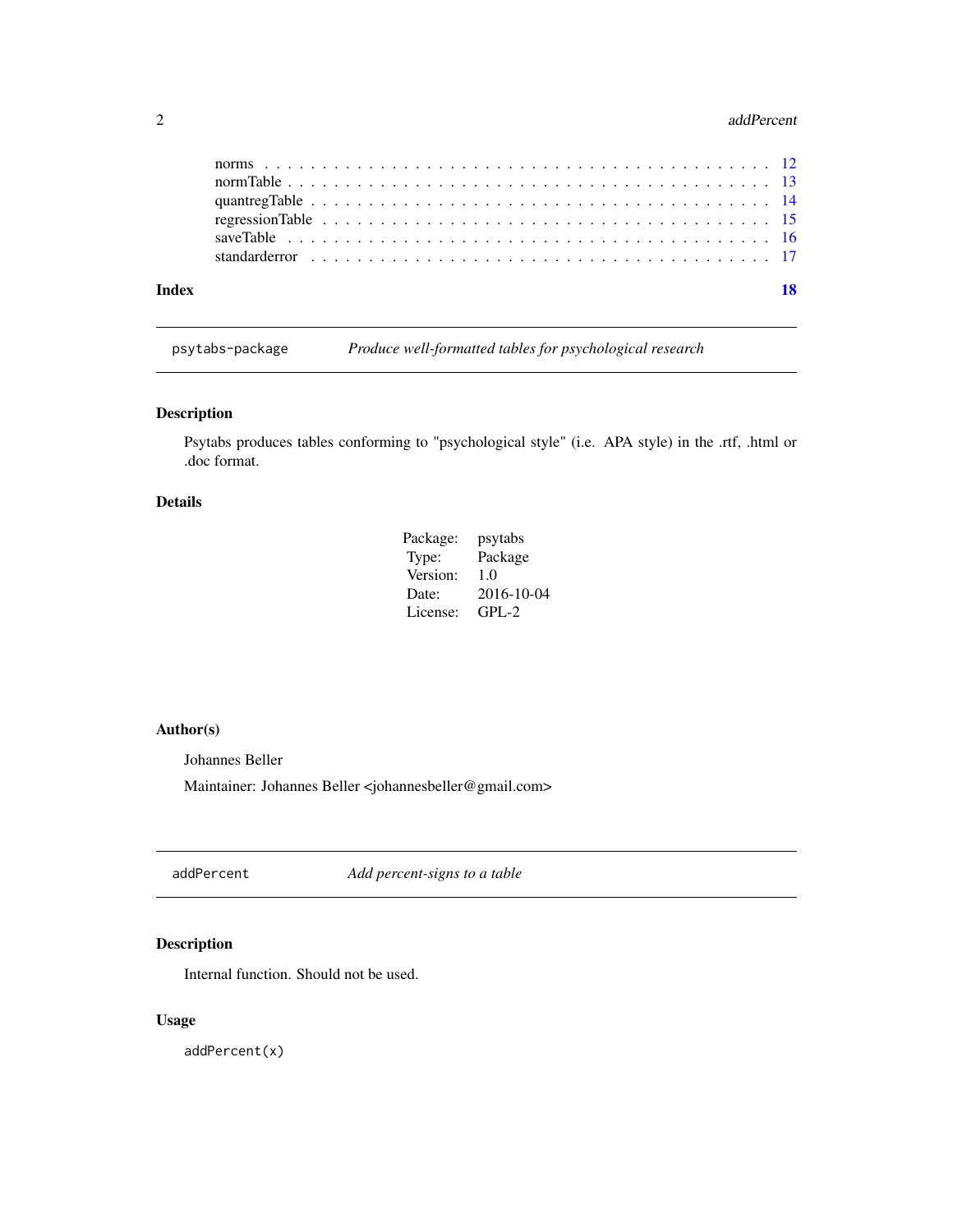#### <span id="page-2-0"></span>addPercentToCount 3

#### Arguments

x Table.

#### Value

A table with added percent-signs.

addPercentToCount *Add percent-values to a table.*

#### Description

Internal function. Should not be used.

#### Usage

addPercentToCount(x, y)

### Arguments

| Table containing absolute values.   |
|-------------------------------------|
| Table containing values in percent. |

#### Value

A table containing both absolute values and values in percent.

| compareModels | Compare two cfa models fitted by lavaan. |  |
|---------------|------------------------------------------|--|
|               |                                          |  |

#### Description

Internal function. Should not be used.

The function is adapted from the lavaan package.

#### Usage

```
compareModels(fm0, fm1, scaled = FALSE, fm0.scaling = 1, fm1.scaling = 1)
```
#### Arguments

| fm0         | First model.                                                                 |
|-------------|------------------------------------------------------------------------------|
| fm1         | Second model.                                                                |
| scaled      | Is chisq scaled, <i>i.e.</i> a Satorra-Bentler-scaled chi-squared statistic? |
| fm0.scaling | Scaling factor of first model.                                               |
| fm1.scaling | Scaling factor of second model.                                              |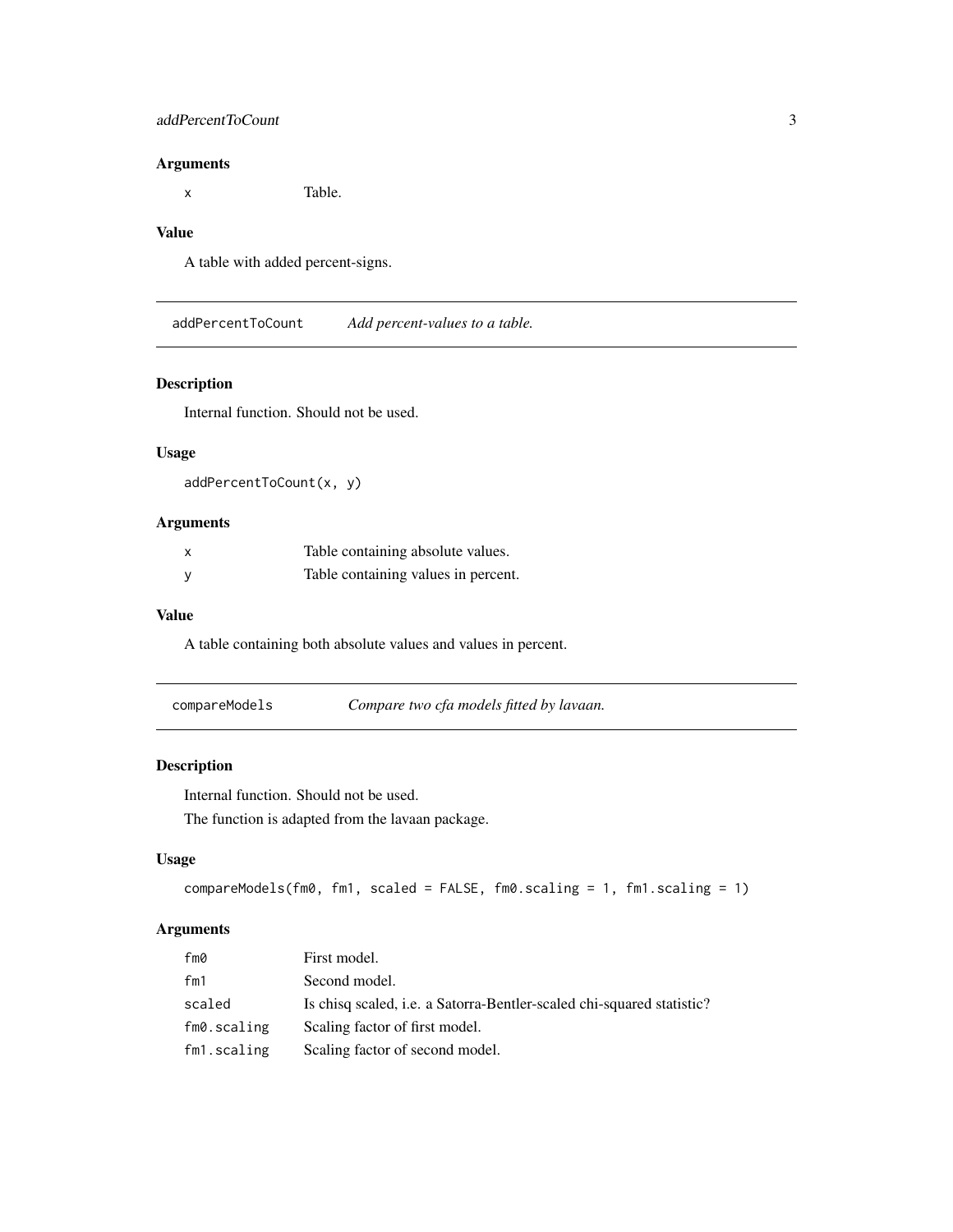#### Value

Some model comparison statistics.

#### Examples

### to be added 1+1

corTable *Correlation matrix table.*

# Description

Produces a correlation matrix table.

# Usage

```
corTable(data, use = "pairwise", method = "pearson", round = 2,significance = "stars", sd = FALSE, mean.sd.cols = FALSE)
```
#### Arguments

| data         | data. frame containing the variables for which the correlation matrix should be<br>calculated.                                                                                                                                                                                              |
|--------------|---------------------------------------------------------------------------------------------------------------------------------------------------------------------------------------------------------------------------------------------------------------------------------------------|
| use          | Which observations should be used? use="pairwise" is the default value and will<br>do pairwise deletion of cases. use="complete" will select only complete cases.                                                                                                                           |
| method       | Which correlation type should be used? method="pearson" is the default value.<br>The alternatives to be passed to cor are "spearman" and "kendall".                                                                                                                                         |
| round        | numeric values that denotes to what decimal point should be rounded.                                                                                                                                                                                                                        |
| significance | character vector that specifies if p-values and/or significance stars should be<br>included in the table. ="NA" displays no significances. ="stars" displays signif-<br>icance stars. $=$ "p-values" displays p-values and $= c$ ("stars", "p-values") displays<br>both stars and p-values. |
| sd           | logical value that toggles Whether the standard deviation should be displayed in<br>the diagonal of the correlation matrix.                                                                                                                                                                 |
| mean.sd.cols | logical value that toggles Whether additional mean and standard columns should<br>be included in the table.                                                                                                                                                                                 |

#### Value

A dataframe comprising the correlation matrix table.

<span id="page-3-0"></span>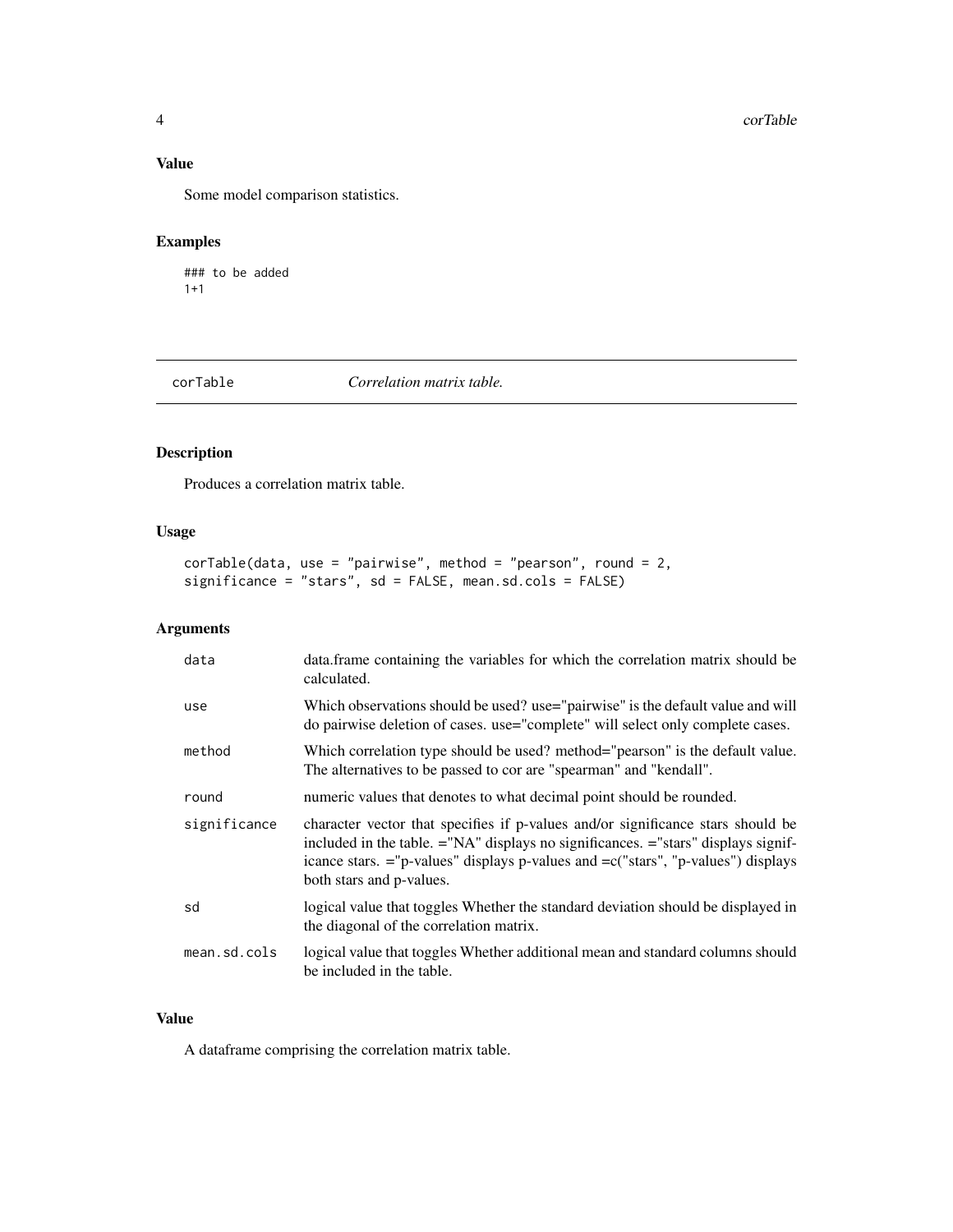# <span id="page-4-0"></span>demographicTable 5

#### Examples

```
data(mydata)
corTable(mydata[,1:4])
corTable(mydata[,1:4], method = "kendall")
corTable(mydata[, 1:4], sd = TRUEcorTable(mydata[,1:4], use = "complete")
corTable(mydata[,1:4], significance = NA)
corTable(mydata[,1:4], significance = c("stars", "p-values"))
corTable(mydata[, 1:4], round = 4)corTable(mydata[,1:4], mean.sd.cols = TRUE)
(cor.tab <- corTable(mydata[,1:4], significance = "stars", mean.sd.cols = TRUE))
#saveTable(cor.tab, "corTab.rtf")
```
demographicTable *Demographic table.*

#### Description

Produces a table of the distribution of demographic characteristics.

#### Usage

demographicTable(hor\_fact, ver\_fact, count = TRUE, percent = TRUE, header = TRUE)

#### Arguments

| hor_fact | factor constituting the columns of the table.                                     |
|----------|-----------------------------------------------------------------------------------|
| ver fact | factor constituting the rows of the table.                                        |
| count    | logical value that toggles whether to include the absolute values in the table.   |
| percent  | logical value that toggles whether to include the values in percent in the table. |
| header   | logical value that toggles whether to include a header for the row factor.        |

#### Value

A dataframe constituting the demographic table.

```
data(mydata)
```

```
tab.1 <- demographicTable(mydata$sex, mydata$age_group7)
tab.1
tab.2 <- demographicTable(mydata$sex, mydata$age_group7, count=FALSE)
tab.2
tab.3 <- demographicTable(mydata$sex, mydata$age_group7, percent=FALSE)
tab.3
#saveTable(tab.1, "demographicTable.rtf")
```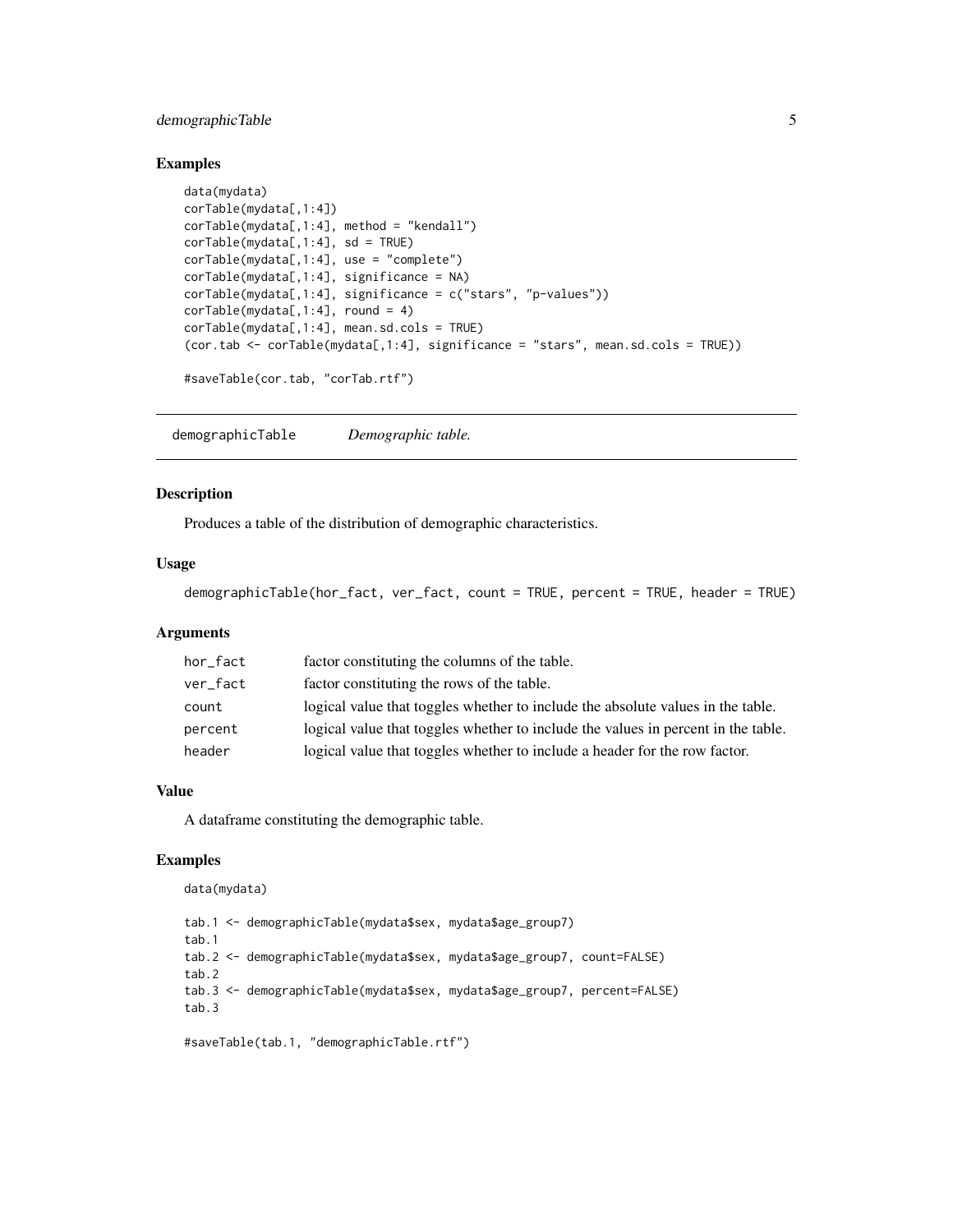<span id="page-5-0"></span>

#### Description

Produces a table of the results of exploratory factor analysis.

#### Usage

```
efaTable(fa.res, data, mean.sd = TRUE)
```
#### Arguments

| fa.res  | results of exploratory factor analysis as returned by the fa function of the psych<br>package.          |
|---------|---------------------------------------------------------------------------------------------------------|
| data    | data frame on which the EFA was conducted.                                                              |
| mean.sd | logical value that indicates whether means and standard derivitions should be<br>included in the table. |

#### Value

An EFA table.

#### Examples

```
data(mydata)
library(psych)
res <- fa(r = mydata[,c("item1", "item2", "item3", "item4")], nfactors = 2)
tab.1 <- efaTable(res, mydata[,c("item1", "item2", "item3", "item4")])
tab.1
tab.2 <- efaTable(res, mydata[,c("item1", "item2", "item3", "item4")], mean.sd = FALSE)
tab.2
#saveTable(tab.1, "efaTable.rtf")
```
freq *Calculate frequency.*

#### Description

Internal function. Should not be used.

#### Usage

freq(x)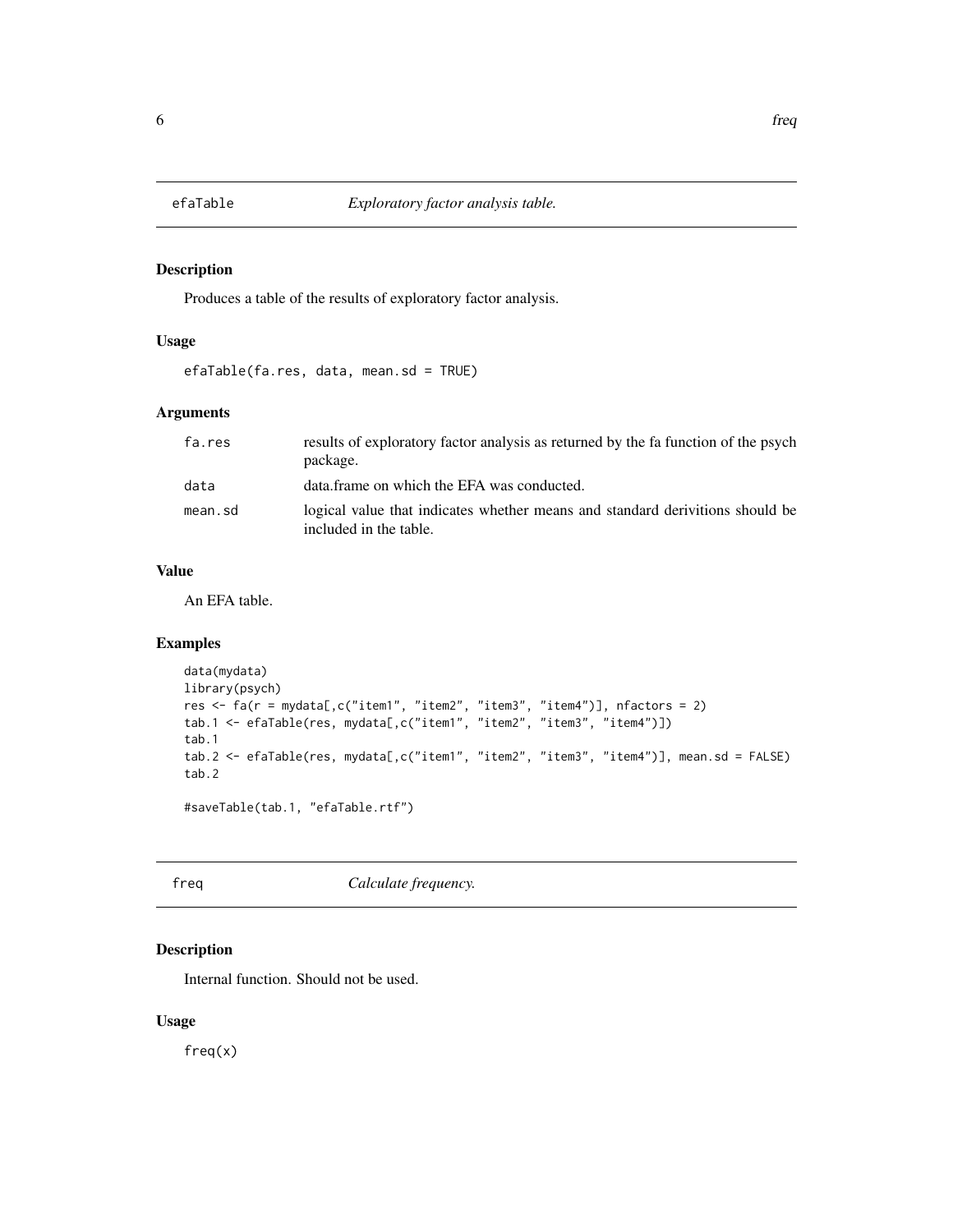# <span id="page-6-0"></span>frequencyTable 7

#### Arguments

x factor for which the frequency information should be obtained.

# Value

A dataframe comprising the frequency information.

#### Examples

1#1

frequencyTable *Frequency table.*

#### Description

Produces a simple frequeny table.

#### Usage

```
frequencyTable(factors)
```
#### Arguments

factors data.frame containing the variables for which the frequency table should be calculated.

#### Value

A dataframe comprising the frequency table.

```
data(mydata)
(freq.tab <- frequencyTable(data.frame(Sex=mydata$sex, Age=mydata$age_group7)))
#saveTable(freq.tab, "freqTab.rtf")
```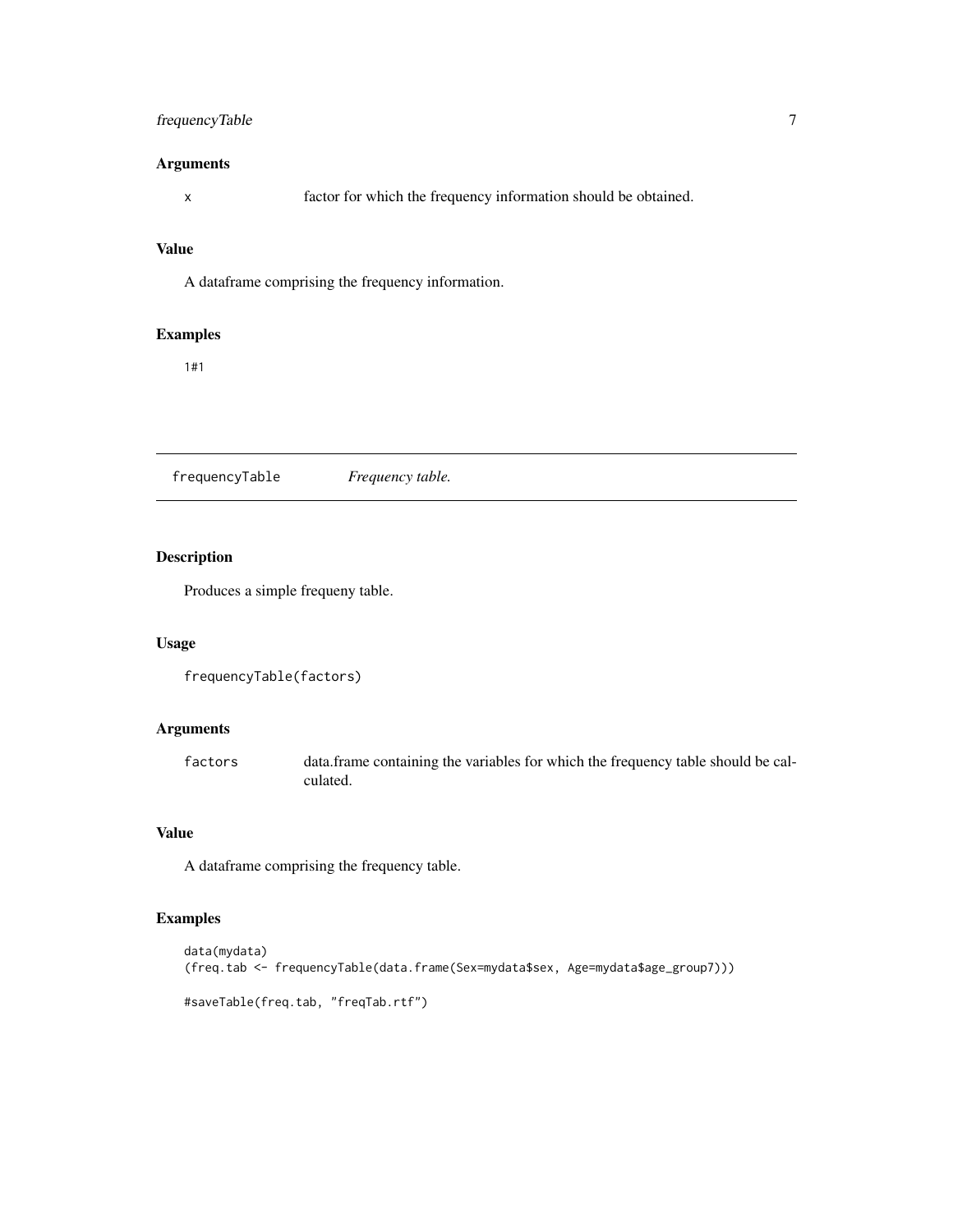<span id="page-7-0"></span>linearRegressionTable *Regression analysis table.*

#### Description

Produces a table of the results of a regression analysis.

#### Usage

```
linearRegressionTable(model.fit)
```
#### Arguments

| model.fit | results of a regression analysis as returned by the lm function. Additionally the |
|-----------|-----------------------------------------------------------------------------------|
|           | robust regression functions of the robust package are supported.                  |

#### Value

A linear regression table.

#### Examples

```
data(iris)
fit <- lm(Sepal.Length ~ Petal.Width + Species, data = iris)
(tab <- linearRegressionTable(fit))
```

```
#saveTable(tab, "linearRegressionTable.rtf")
```
makeNumeric *Make numeric*

#### Description

Internal function. Should not be used.

#### Usage

makeNumeric(x)

#### Arguments

x variable to be made numeric.

#### Value

A numeric variable.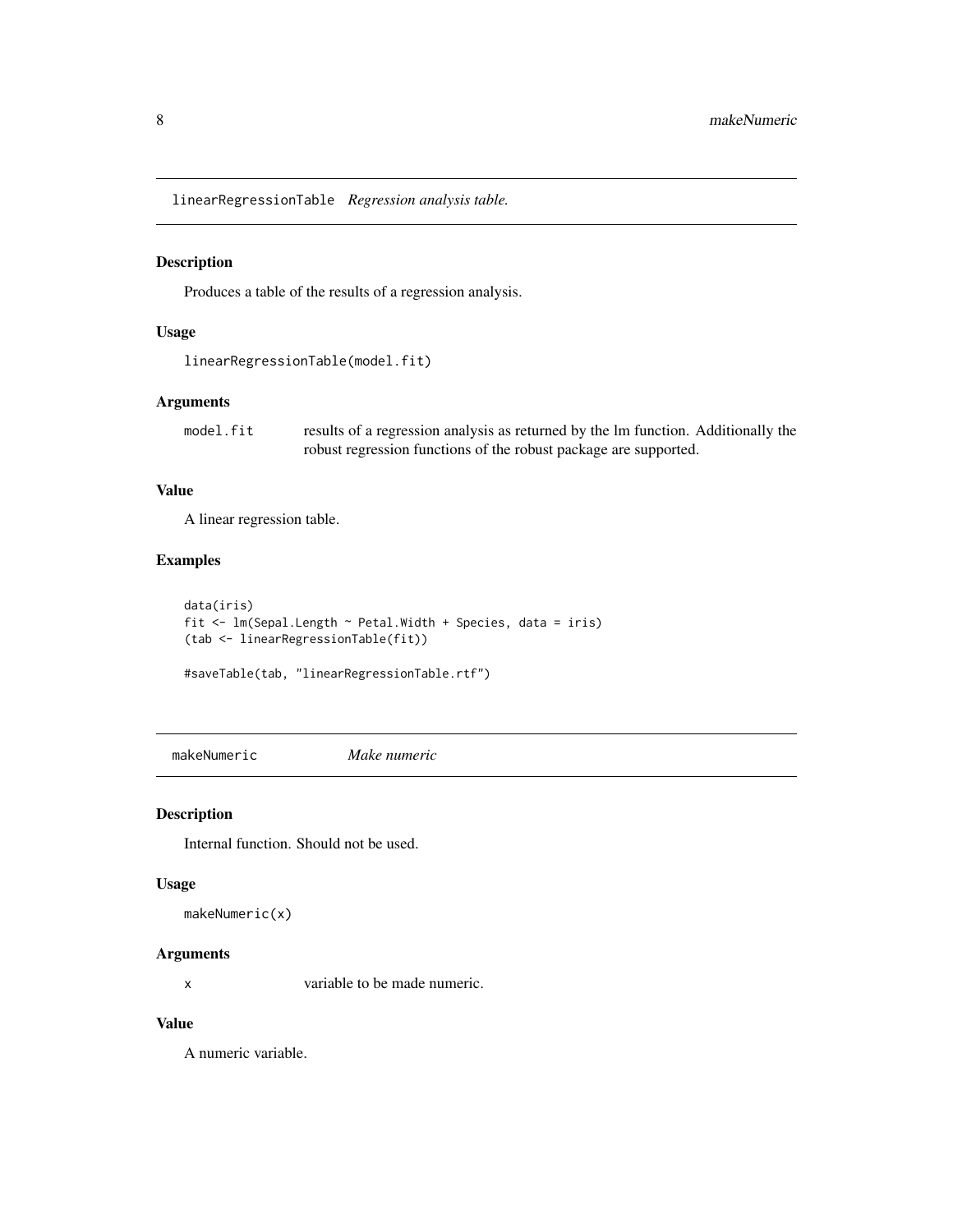#### <span id="page-8-0"></span>meanTable 9

#### Examples

1#1

meanTable *Mean table.*

#### Description

Produces a 2- or 1-dimensional table of means (and a measure of variation) regarding a variable and one or two factors.

#### Usage

```
meanTable(value, ver.factor, hor.factor = NA, variation="se")
```
#### Arguments

| value      | numeric vector, for which the table should be created.                                                                  |
|------------|-------------------------------------------------------------------------------------------------------------------------|
| ver.factor | factor constituting the rows of the table.                                                                              |
| hor.factor | factor constituting the columns of the table.                                                                           |
| variation  | can be either "se" or "sd", variation="se" computes the standard errors and vari-<br>ation="sd" the standard deviation. |

#### Value

A mean table.

#### Examples

```
data(mydata)
mydata.sumscore <- rowSums(mydata[,c("item1", "item2", "item3", "item4")])
meanTable(mydata.sumscore, mydata$age_group7)
meanTable(mydata.sumscore, mydata$age_group7, mydata$sex)
meanTable(mydata.sumscore, mydata$sex, mydata$age_group7)
(tab <- meanTable(mydata.sumscore, mydata$age_group7, mydata$sex, variation="sd"))
```
#saveTable(tab, "meanTable.rtf")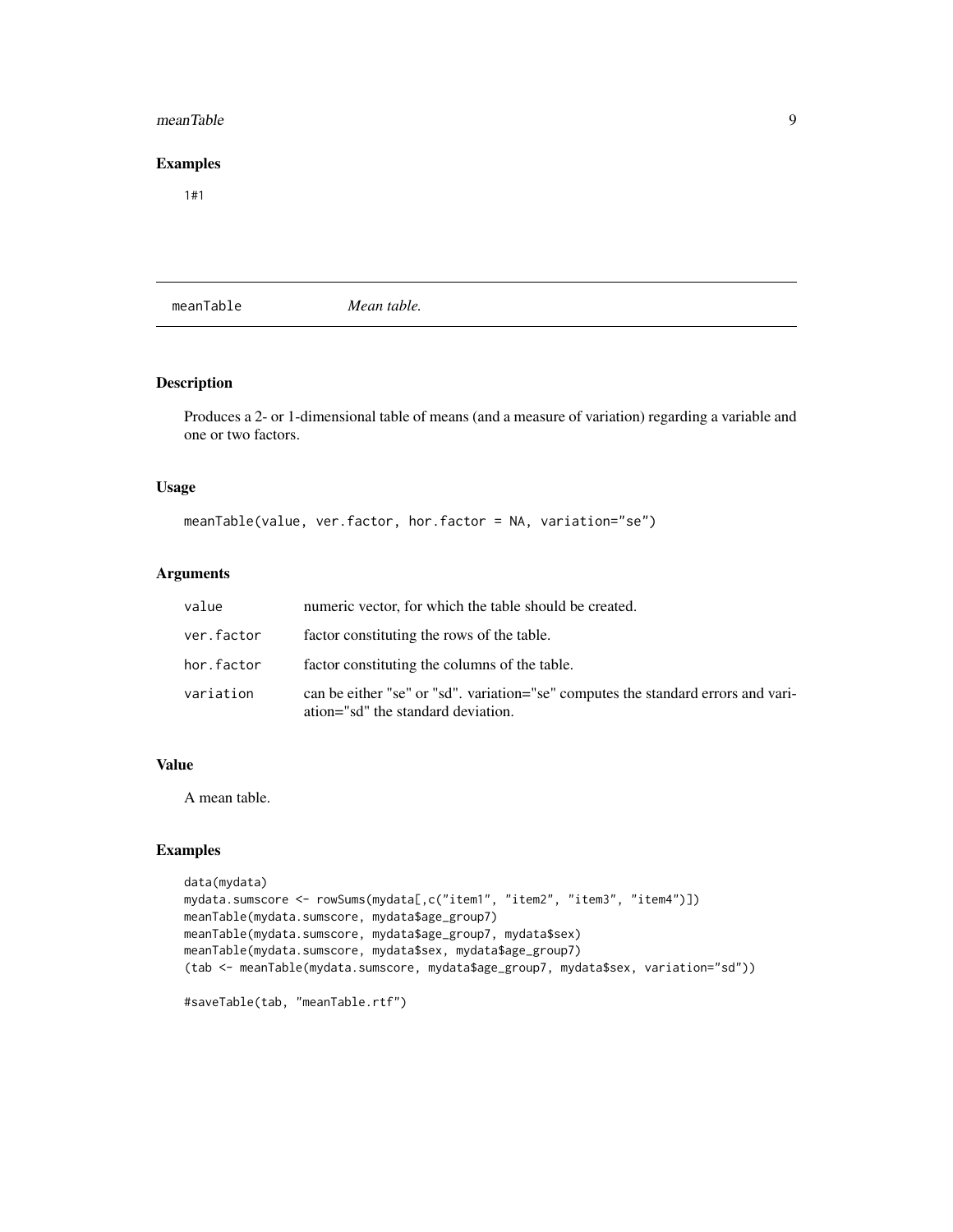<span id="page-9-0"></span>measurementInvarianceTable

*Measurement invariance table.*

#### Description

Produces a table summarizing the results of a measurement invariance analysis as conducted by the respective function of the lavaan and semTools package.

#### Usage

measurementInvarianceTable(measurement.invariance)

#### Arguments

measurement.invariance

Results returned by the measurementInvariance function of the lavaan or sem-Tools package.

#### Details

Please note that if the scaled chi-squared statistic is used a special chi-squared difference test is calculated, because the difference between two scaled chi-square statistics does not follow the chisquared distribution. See also http://www.statmodel.com/chidiff.shtml.

#### Value

A measurement invariance table.

```
#Must have semTools and lavaan installed
library(semTools)
library(lavaan)
#Example taken from the semTools package
HW.model \leq ' visual =\sim x1 + x2 + x3
             textual =~x4 + x5 + x6speed =~x7 + x8 + x9mi.result <- measurementInvariance(HW.model,
data=HolzingerSwineford1939, group="school")
tab.1 <- measurementInvarianceTable(mi.result)
tab.1
mi.strict.result <- measurementInvariance(HW.model,
data=HolzingerSwineford1939, strict=TRUE, group="school")
tab.2 <- measurementInvarianceTable(mi.strict.result)
tab.2
```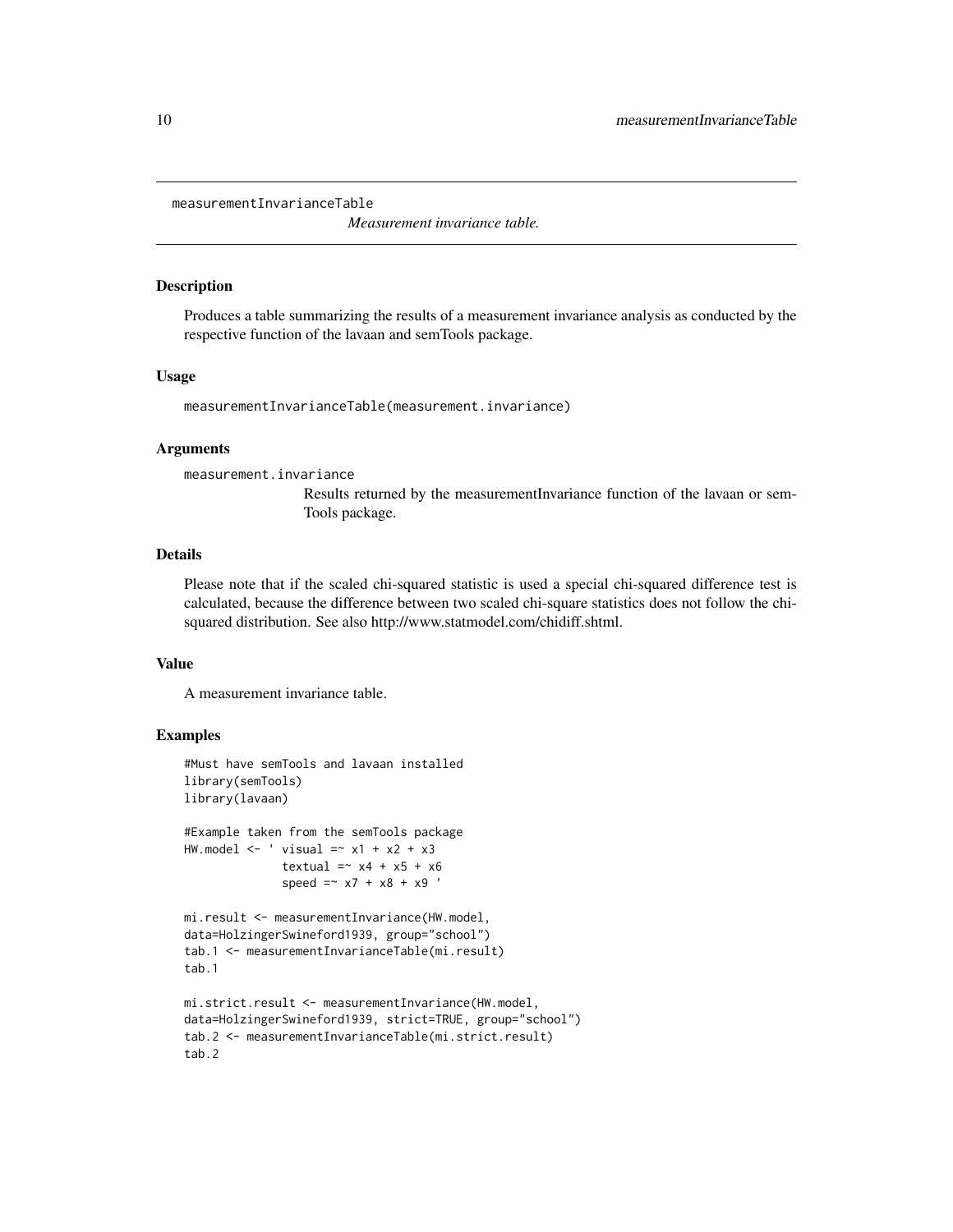#### <span id="page-10-0"></span>mokkenTable 11

```
mi.robust.result <- measurementInvariance(HW.model,
data=HolzingerSwineford1939, estimator="MLM", group="school")
tab.3 <- measurementInvarianceTable(mi.robust.result)
tab.3
mi.robstrict.result <- measurementInvariance(HW.model,
data=HolzingerSwineford1939, estimator="MLM", strict=TRUE, group="school")
tab.4 <- measurementInvarianceTable(mi.robstrict.result)
tab.4
#saveTable(tab.2, "measurementInvarianceTable.rtf")
```
mokkenTable *Mokken table.*

#### Description

Produces a table summarizing the results of mokken analyses.

#### Usage

```
mokkenTable(data)
```
#### Arguments

data data.frame containing the variables (i.e. items) for which the table should be created.

#### Value

A mokken table.

```
data(mydata)
mokkenTable(mydata[,1:4])
#saveTable(mokkenTable(mydata[,1:4]), "mokkentable.rtf")
```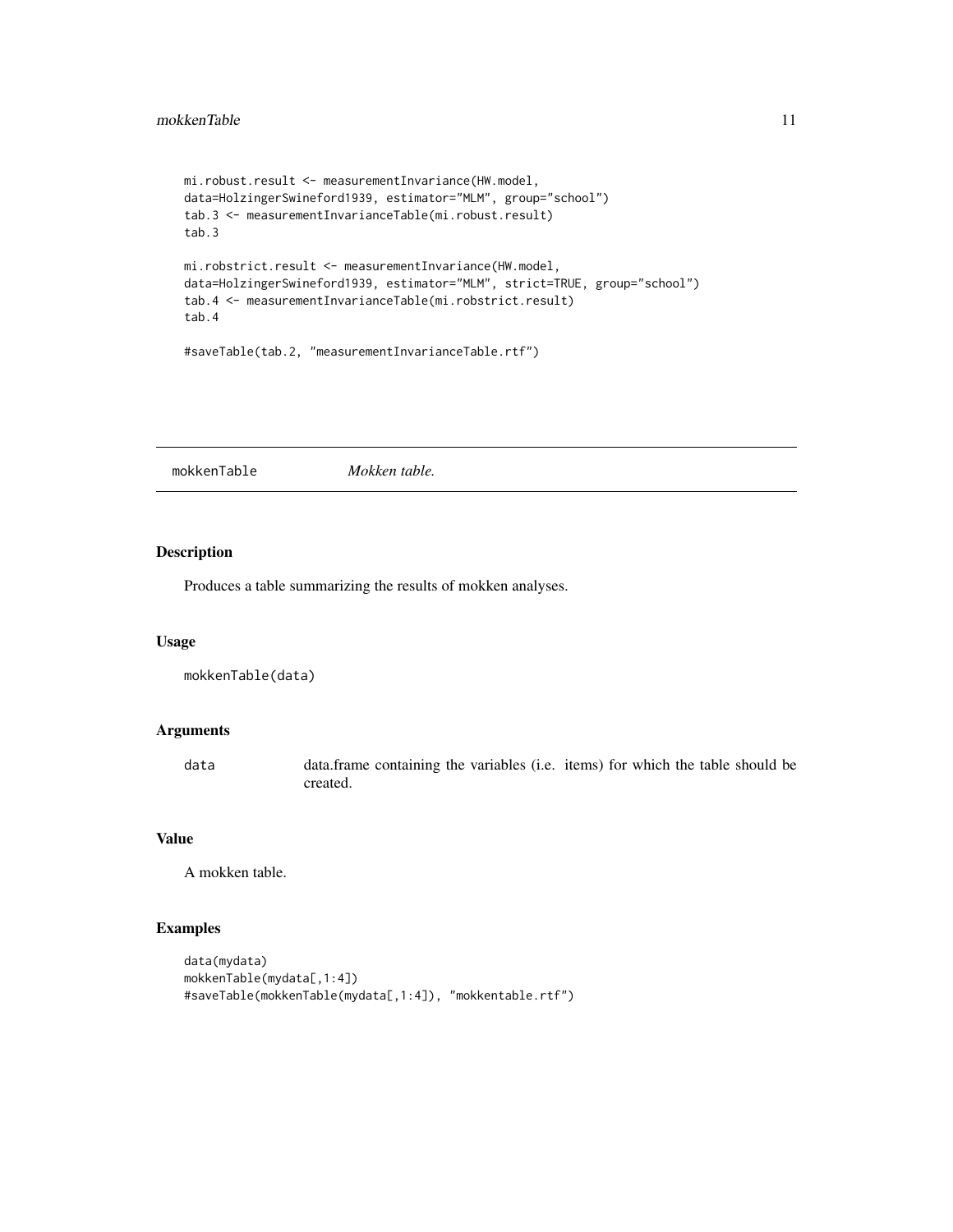<span id="page-11-0"></span>

#### Description

A simulated data frame made with help of the psych package.

#### Usage

data(mydata)

#### Format

A data frame with 500 observations on the following 7 variables.

item1 a numeric vector item2 a numeric vector item3 a numeric vector item4 a numeric vector sex a factor with levels Female Male age\_group7 a factor with levels < 21 > 60 21-30 31-40 41-50 51-60 employment a factor with levels Employed Not employed

#### Examples

```
data(mydata)
str(mydata)
summary(mydata)
```
norms *Establish norms.*

# Description

Internal function. Should not be used.

#### Usage

```
norms(sumscores, from, to, statistics = "PR")
```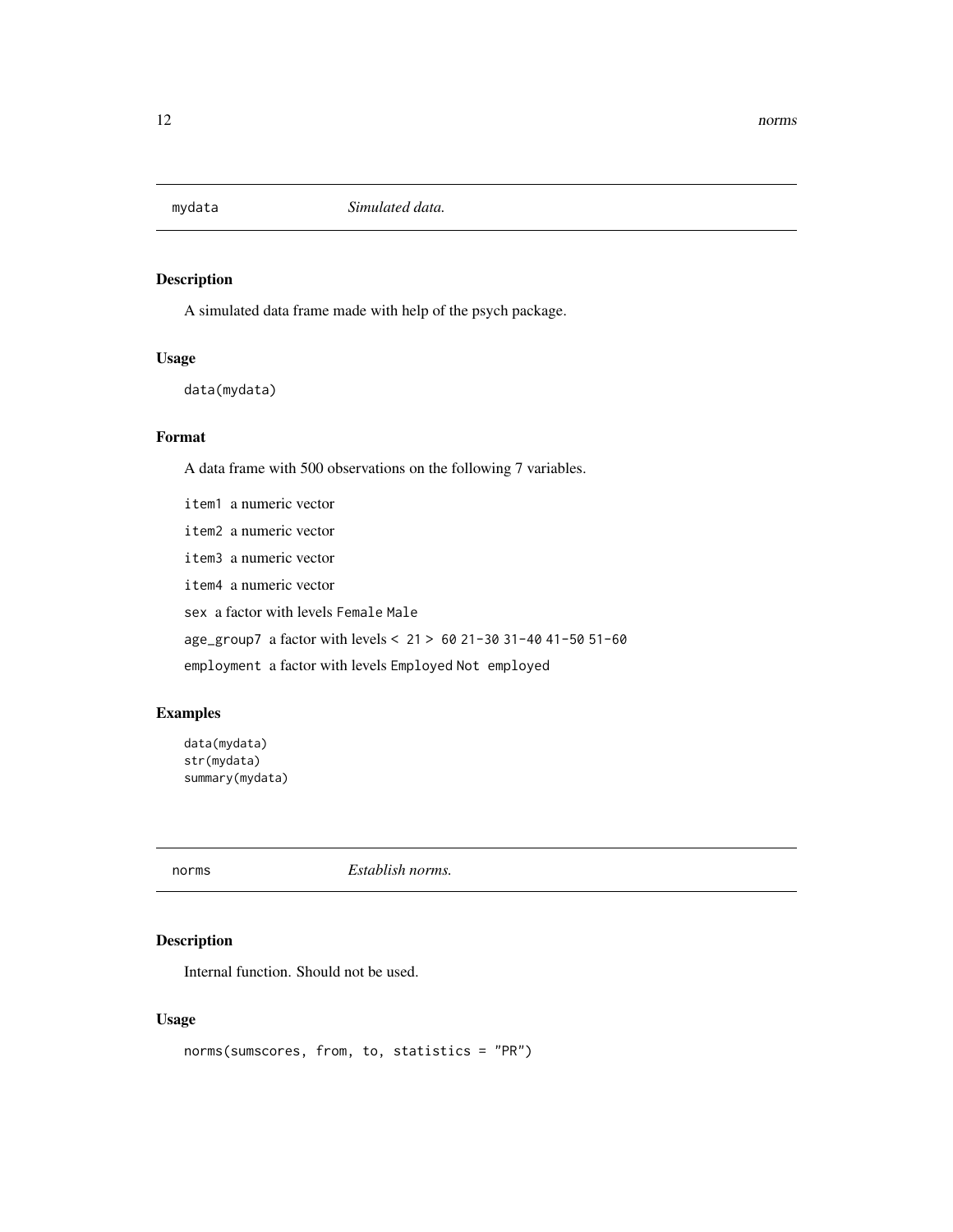#### <span id="page-12-0"></span>normTable 13

#### Arguments

| sumscores  | The sumscore vector for which norms should be created.                                                                                                                                                                            |
|------------|-----------------------------------------------------------------------------------------------------------------------------------------------------------------------------------------------------------------------------------|
| from       | numeric value. Lowest possible sumscore as a numeric value.                                                                                                                                                                       |
| to         | numeric value. Highest possible sumscore as a numeric value.                                                                                                                                                                      |
| statistics | character vector that toggles which norm statistics are included in the norm table.<br>Currently Percent ranks "PR", z-Statistic "z", Z-Statistic "Z", IQ-Stiatistc "IQ",<br>T-Statistic "T" and Stanine "Stanine" are supported. |

#### Value

Norms.

# Examples

### 1+1

| normTable |  |
|-----------|--|
|           |  |

 $Norm$  table.

# Description

Produces a table of norms.

# Usage

```
normTable(sumscores, from, to, statistics = "PR", group = NA, as.list = FALSE)
```
# Arguments

| sumscores  | The sumscore vector for which norms should be created.                                                                                                                                                                                                                                                                                                                                     |
|------------|--------------------------------------------------------------------------------------------------------------------------------------------------------------------------------------------------------------------------------------------------------------------------------------------------------------------------------------------------------------------------------------------|
| from       | numeric value. Lowest possible sumscore as a numeric value.                                                                                                                                                                                                                                                                                                                                |
| to         | numeric value. Highest possible sumscore as a numeric value.                                                                                                                                                                                                                                                                                                                               |
| statistics | character vector that toggles which norm statistics are included in the norm table.<br>Currently Percent ranks "PR", z-Statistic "z", Z-Statistic "Z", IQ-Stiatistc "IQ",<br>T-Statistic "T" and Stanine "Stanine" are supported.                                                                                                                                                          |
| group      | List of subgroups by which the norms should be created.                                                                                                                                                                                                                                                                                                                                    |
| as.list    | logical vector that toggles whether the norm table should rather be returned as a<br>(vertical) list than as a table. This option is useful if you have a lot of subgroups<br>and/or norm statistics and the resulting table would not fit on the page horizon-<br>tally. Note that currently when you set as list = TRUE the resulting list cannot<br>be saved by the saveTable function. |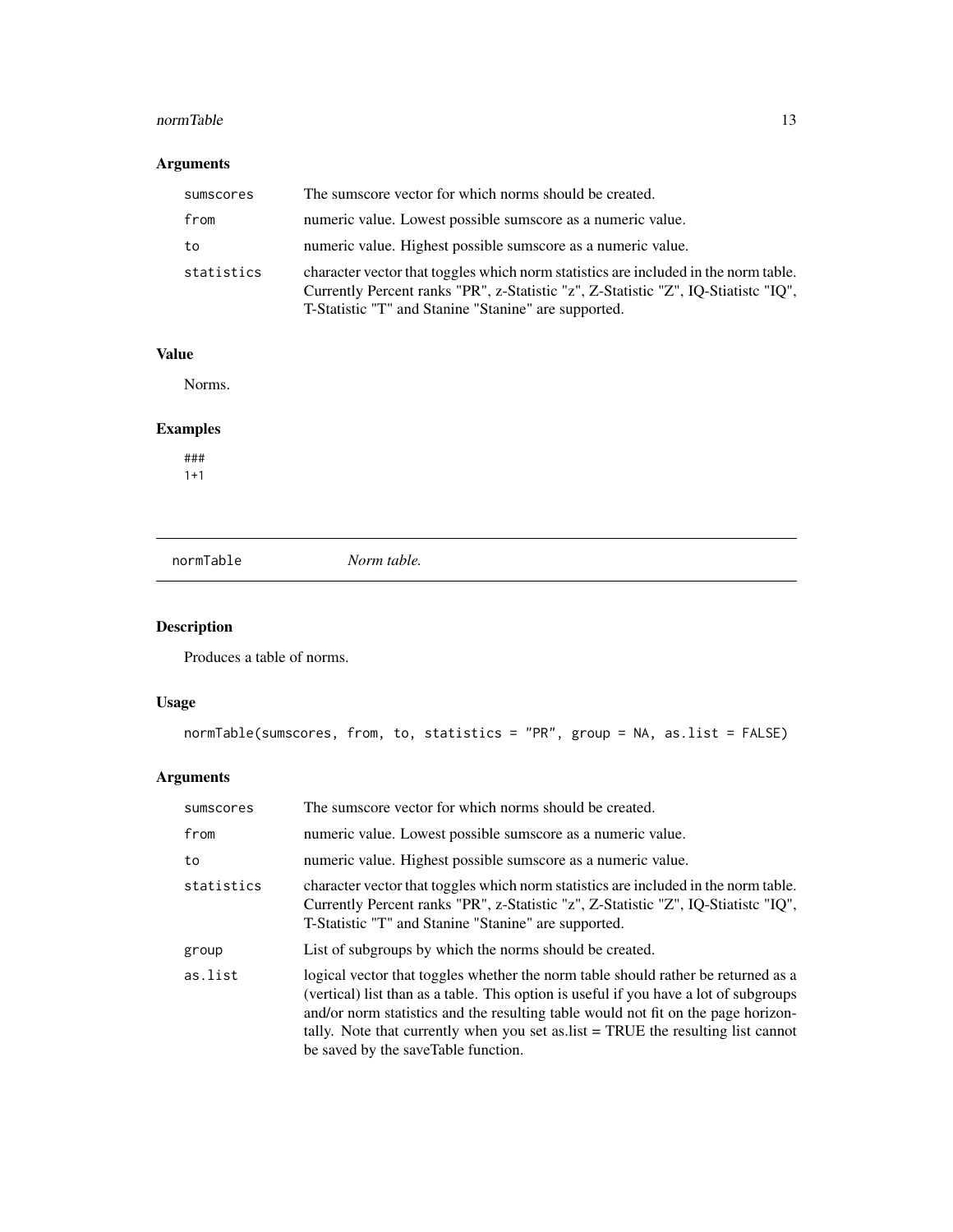#### <span id="page-13-0"></span>Details

The different norm statistics (besides the percent ranks) are created by transforming the z-Statistic. This means that at first the sumscores are z-Transformed and then the other statistics are calculated based on the z-Statistic.

One could also choose to first "normalize" the z-Statistic, i.e. calculate the percent ranks and then assign the z-values to the sumscores according to the percent ranks of the standard normal distribution. This option is—albeit it is sometimes called the scientific standard—debatle because if the population does not follow the normal curve then the normalisation will lead to an artificial spreading or shortening of scores. This leads to the scores having only an ordinal scale quality even when the scores in the population distribution had originally metric scale quality. Thus this option should be used with caution and only on a strong theoretical basis. Therefore this option is currently not implemented.

#### Value

A dataframe constituting the norm table.

#### Examples

```
data(mydata)
mydata.sumscore <- rowSums(mydata[,c("item1", "item2", "item3", "item4")])
tab.1 \leq normTable(mydata.sumscore, from = 0, to = 12, statistics=c("PR"))
tab.1
tab.2 \leq normTable(mydata.sumscore, from = 0,
to = 12, statistics=c("PR", "T", "Stanine"))
tab.2
tab.3 \leq normTable(mydata.sumscore, from = 0,
to = 12, statistics=c("PR"), group=mydata$sex)
tab.3
tab.4 \leq normTable(mydata.sumscore, from = 0,
to = 12, statistics=c("PR", "T"), group=mydata$employment)
tab.4
tab.5 \leq - normTable(mydata.sumscore, from = 0,
to = 12, statistics=c("T"), group=list(mydata$sex, mydata$employment))
tab.5
list.5 <- normTable(mydata.sumscore, from = 0,
to = 12, statistics=c("PR", "T", "Z", "z"),
group=list(mydata$sex, mydata$employment), as.list=TRUE)
list.5
#saveTable(tab.2, "normTable.rtf")
```
quantregTable *Quantile regression table.*

#### Description

Produces a quantile regression table.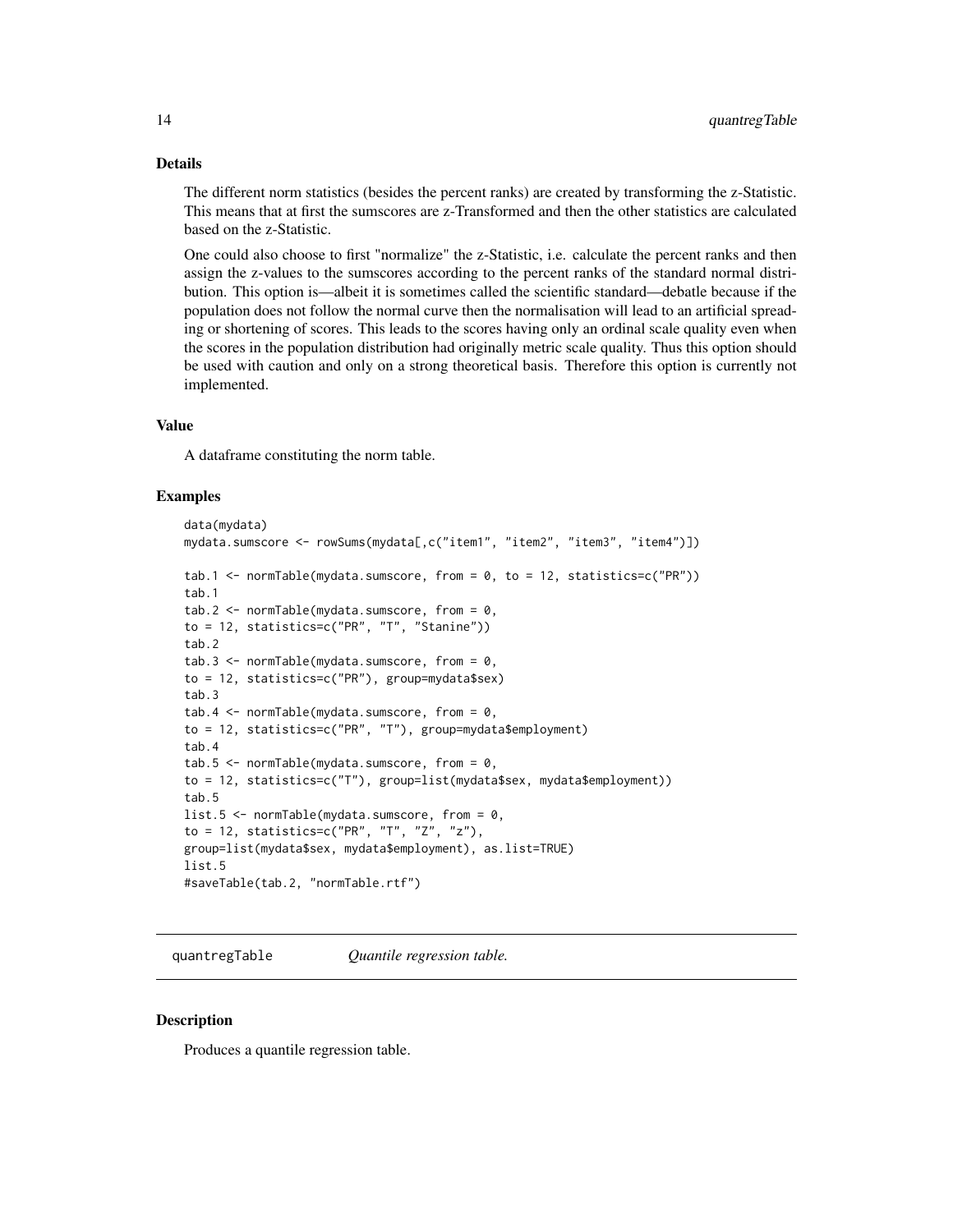#### <span id="page-14-0"></span>regressionTable 15

#### Usage

quantregTable(x, digits = 2, significance="none")

#### Arguments

| X            | summary for quantile regression results as returned when calling summary on<br>an quantile regression object.                                                                                                                                                                   |
|--------------|---------------------------------------------------------------------------------------------------------------------------------------------------------------------------------------------------------------------------------------------------------------------------------|
| digits       | number of digits to display.                                                                                                                                                                                                                                                    |
| significance | factor that toggles whether beside the standard error significance should be made<br>visible. Can be either "none" nothing additional is displayed, "stars" signifi-<br>cance stars are displayed and "bold" signicant values are bold when saved by<br>the saveTable function. |

#### Value

A quantreg table.

#### Examples

```
#must have quantreg installed
library(quantreg)
data(stackloss)
y <- stack.loss
x <- stack.x
res <- summary(rq(y ~ x, tau=c(0.25, 0.5, 0.75)), se="boot")
quantregTable(res)
quantregTable(res, significance="stars")
tab <- quantregTable(res, significance="bold")
```
regressionTable *Regression analysis table.*

#### Description

Produces a table of the results of a regression analysis.

#### Usage

```
regressionTable(model.fit)
```
#### Arguments

| model.fit | results of a regression analysis as returned by the lm or glm functions. Addi- |
|-----------|--------------------------------------------------------------------------------|
|           | tionally the robust regression functions of the robust package are supported.  |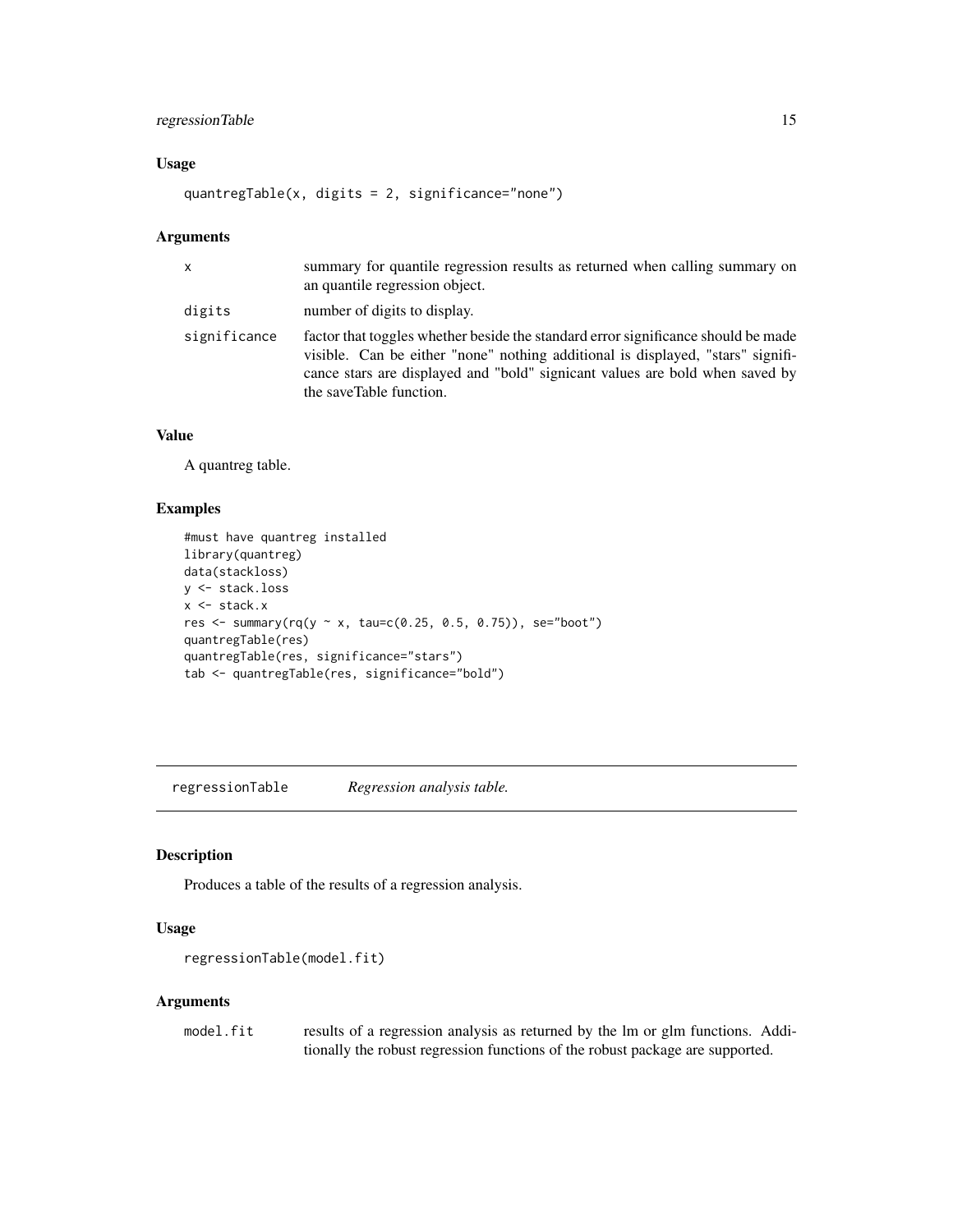#### Value

A regression table.

#### Examples

```
data(iris)
fit \leq lm(Sepal.Length \sim Petal.Width + Species, data = iris)
(tab <- regressionTable(fit))
#Must have the robust package instaled
#fit.rob <- lmrob(Sepal.Length ~ Petal.Width + Species, data = iris)
#regressionTable(fit.rob)
#saveTable(tab, "regressionTable.rtf")
#Logisitc Regression currently works not correctly.
# data(anorexia, package="MASS")
# anorexia.logistic <- anorexia[anorexia$Treat != "FT",]
# fit <- glm(Treat ~ Postwt, family = binomial(), data = anorexia.logistic)
#
# regressionTable(fit)
```
saveTable *Save a table.*

#### Description

Saves a table either in rtf-format (recommended) or in HTML-format.

#### Usage

saveTable(x, file, HTML = FALSE, post.editing = TRUE)

#### Arguments

| $\mathsf{x}$ | data.frame as generated by the different xTable functions in this package (for<br>example by the mokken Table function).                                                               |
|--------------|----------------------------------------------------------------------------------------------------------------------------------------------------------------------------------------|
| file         | string; filename the table should be saved as.                                                                                                                                         |
| <b>HTML</b>  | logical value that toggles whether the file format should be HTML.                                                                                                                     |
| post.editing | logical value that toggles whether the tables should be post-edited. If true, hard-<br>coded changes to the final table are made. See the details section for further<br>informations. |

#### Details

If post-editing is set to true then the code, which is generated by the RTF package, is changed a posteriori.

<span id="page-15-0"></span>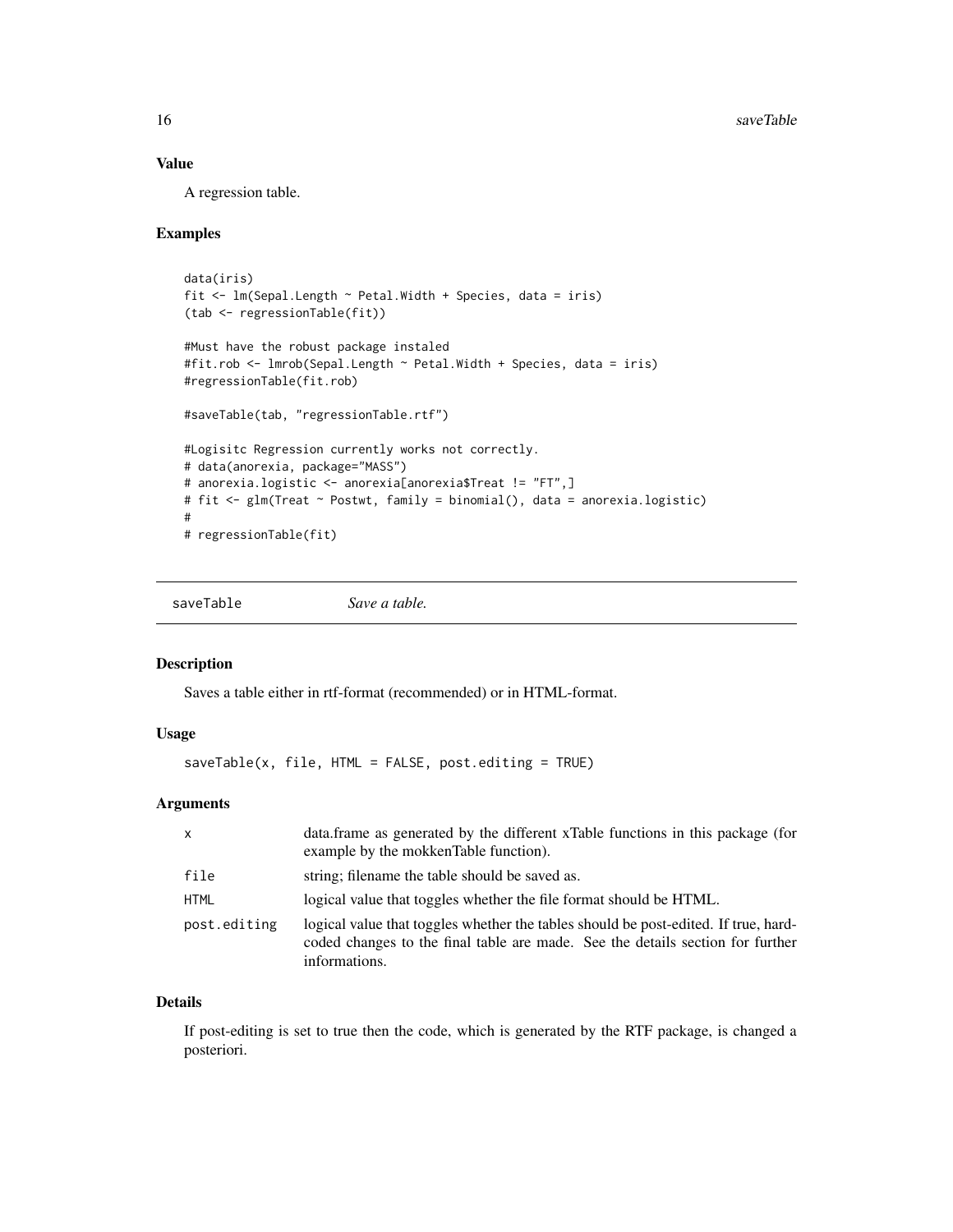#### <span id="page-16-0"></span>standarderror 17

#### Value

None

#### Examples

```
data(mydata)
test <- demographicTable(mydata$sex, mydata$age_group7, percent=FALSE)
test
```
#saveTable(test, "test.rtf")

standarderror *Standard error.*

#### Description

Computes the standard error of a numeric vector.

#### Usage

standarderror(x)

#### Arguments

x a numerical vector.

#### Value

The standard error.

```
data(mydata)
mydata.sumscore <- rowSums(mydata[,c("item1", "item2", "item3", "item4")])
standarderror(mydata.sumscore)
```